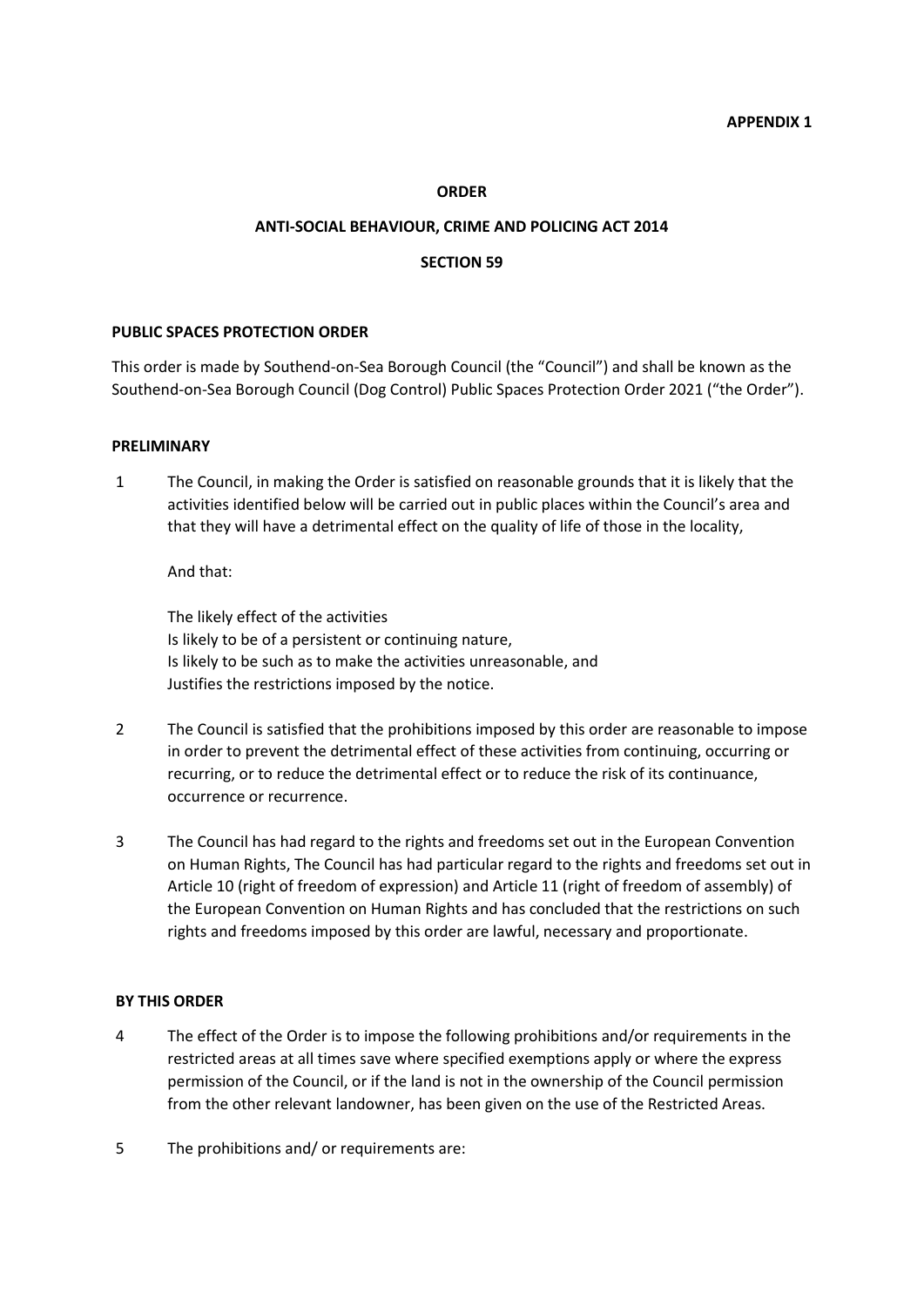- a. If a dog defecates at any time within the Restricted Area described in Schedule 1 and a Person in charge of the dog at that time fails to remove the faeces from the land forthwith or dispose of the faeces from the Restricted Area forthwith, that person shall be guilty of an offence.
	- i. For the purposes of paragraph 5(a) placing the faeces in a receptacle in the Restricted Area which is provided for the purpose, or for the disposal of waste, shall be a sufficient removal from the land;
	- ii. being unaware of the defecation whether by reason of not being in the vicinity or otherwise, or not having a device for or other suitable means of removing the faeces shall not be an excuse for failing to remove the faeces.
- b. A Person in charge of a dog shall be guilty of an offence if at any time within the Restricted Area described in Schedule 1 they are in charge of more than the four dogs.
- c. A Person in charge of a dog shall be guilty of an offence if at any time within the Restricted Area described in Schedule 2 they do not keep the dog on a lead.
- d. A Person in charge of a dog shall be guilty of an offence, if at any time, in the Restricted Area described in Schedule 1, they do not comply with a direction given by an Authorised Officer to put and keep the dog on a lead.
	- i. An Authorised Officer may only give a direction under this paragraph 5(d) to put and keep a dog on the lead if such restraint is reasonably necessary to prevent a nuisance or behaviour by the dog likely to cause annoyance or disturbance to any other person or the worrying or disturbance of any animal or bird.
- e. A Person in charge of a dog shall be guilty of an offence, if, at any time they take a dog onto, or permit a dog to enter or remain on, the Restricted Area as defined in Schedule 3.

# **EXEMPTIONS**

- 6 Nothing in paragraph 5 of this Order applies to:
	- i. A disabled person (withing the meaning of the Equality Act 2010) whose disability restricts his/her ability to comply with the requirements or prohibitions set out in paragraph 5 and where the dog is their guide dog or assistance dog; or
	- ii. A person who is training an assistance dog in an official capacity
	- iii. A dog used by the police or other agencies permitted by the Council for official purposes.

## **FURTHER REQUIREMENTS**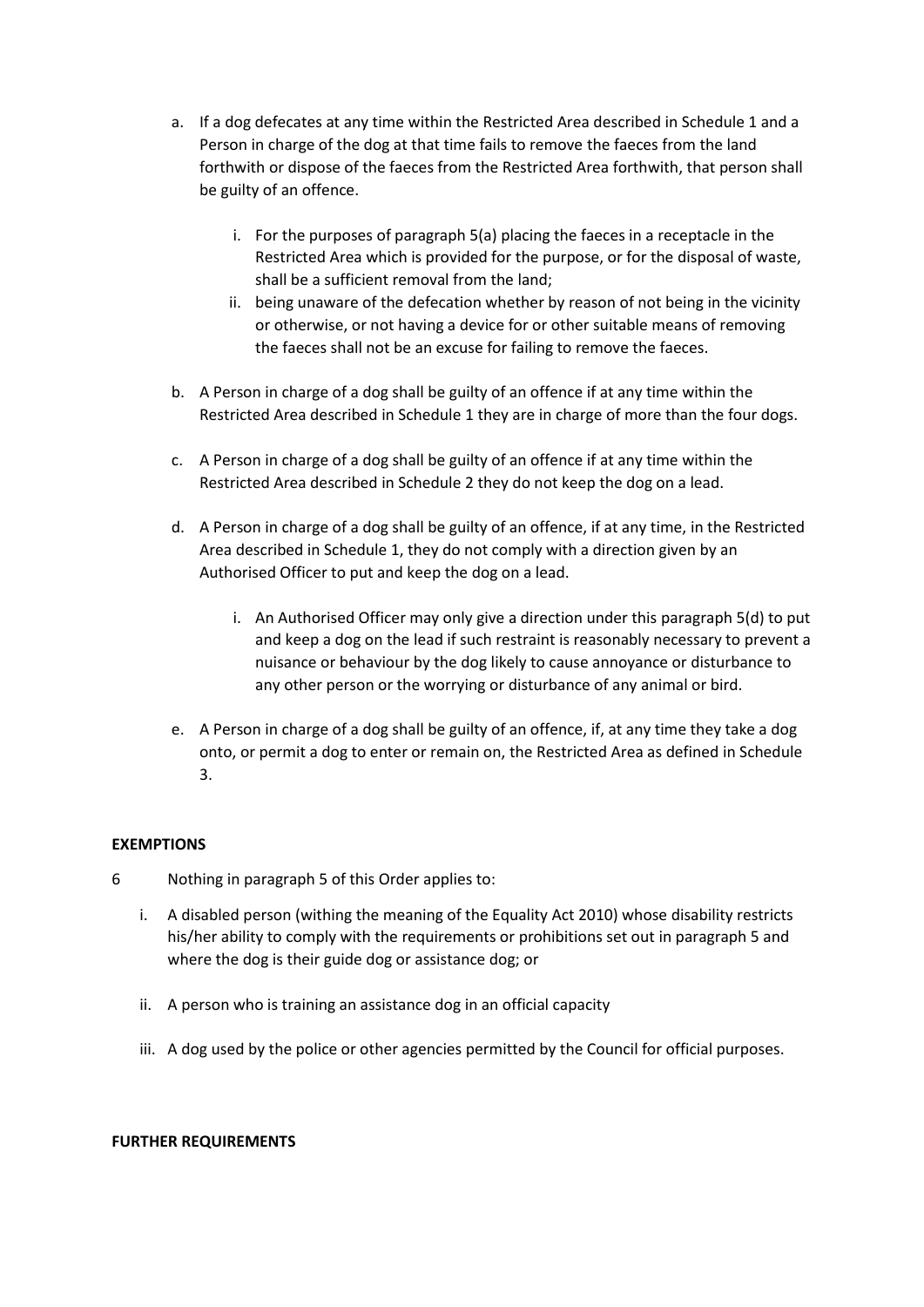- 7 A person who is believed to have engaged in a breach of this order or anti-social behaviour within the Restricted Areas, is required to give their name and address to an Authorised **Officer**
- 8 A person who is believed to have engage in a breach of this order within the Restricted Area is required to leave the area if asked to do so by a police office, police community support officer or other person designated by the Council and not to return for a specified period not exceeding 48 hours.

# **OTHER**

- 9 This order applies to a public place within Southend-on-Sea, defined in Schedules 1, 2 & 3 of this order and identified as the Restricted Area.
- 10 The effect of the Order is to impose the prohibitions and requirements detailed herein, at all times, save where specified exemptions apply or where the express permission of the Council, or if the land is not in the ownership or control of the Council the other relevant landowner, has been given on the use of the Restricted Areas.

# **DEFINITIONS**

11 For the purpose of this Order the following definitions will apply:

**'Assistance dog'** means a dog that is trained to aid or assist a disabled person.

- **'Authorised Officer'** means a constable, a police community support officer or a person authorised in writing by Southend-on-Sea Borough Council.
- **'Person in charge'** means a person who habitually has the dog in their possession, care or company at the time the offence is committed, or if none, the owner or person who habitually has the dog in his possession.
- **'Restricted Area'** has the meaning given by section 59(4) of the Anti-Social Behaviour Crime and Policing Act 2014 and for the purpose of this order as described in Schedules 1, 2 and 3 of this order.

## **PERIOD FOR WHICH THIS ORDER HAS EFFECT**

12 This Order came into force at midnight on 1<sup>st</sup> May 2021 and will expire at midnight on 30<sup>th</sup> April 2024

# **WHAT HAPPENS IF YOU FAIL TO COMPLY WITH THIS ORDER?**

- 13 Section 67 of the Anti-Social Behaviour Crime and Policing Act 2014 says that it is a criminal offence for a person without reasonable excuse:
	- a. To do anything that the person is prohibited from doing by a public spaces protection order; or
	- b. To fail to comply with a requirement to which the person is subject under a public spaces protection order.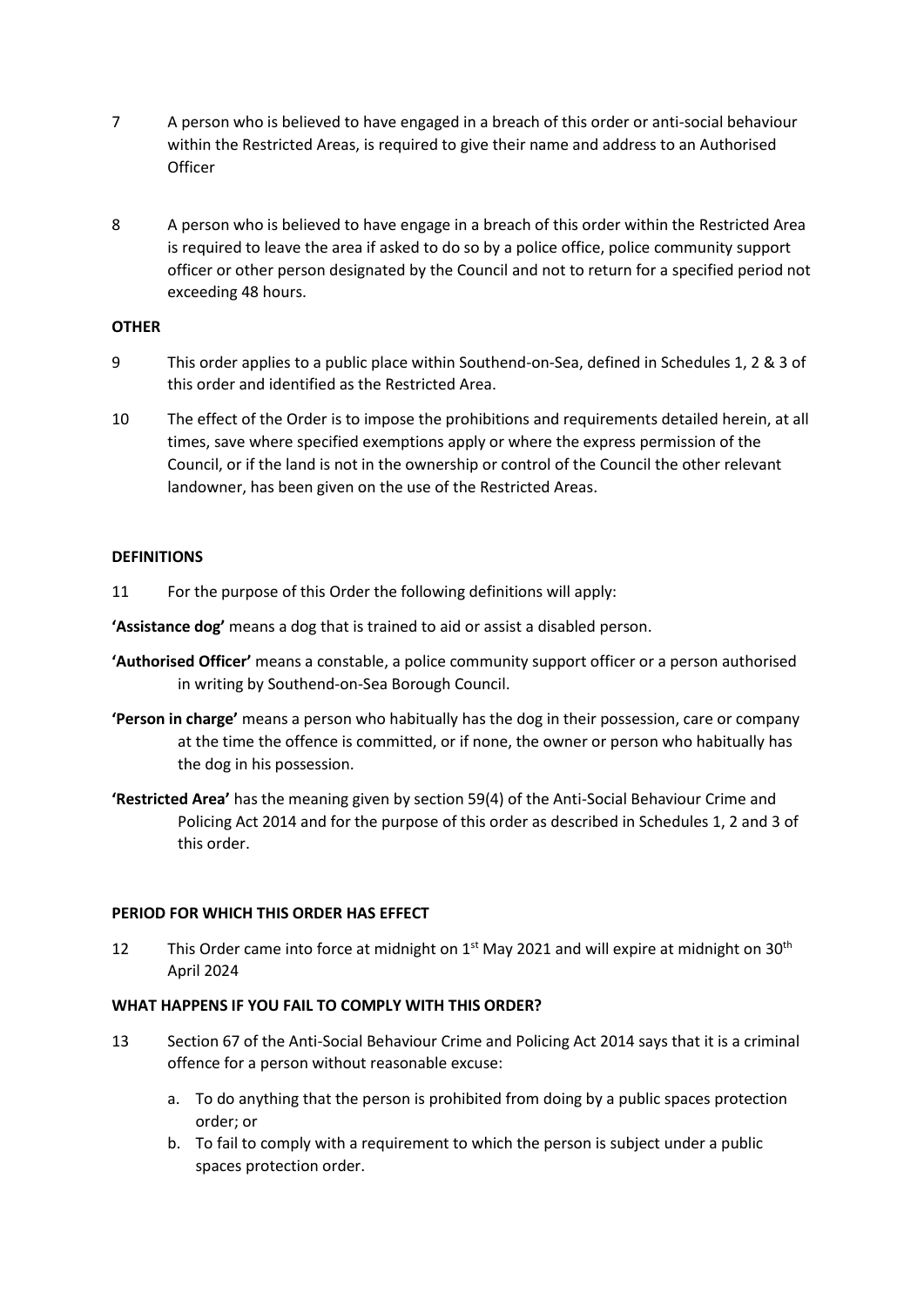14 A person guilty of an offence under section 67 is liable on conviction in a Magistrates Court to a fine not exceeding level 3 on the standard scale.

# **FIXED PENALTY**

15 An Authorised Officer may issue a fixed penalty notice ("FPN") to anyone they believe has committed an offence under section 67 of the Anti-Social Behaviour, Crime and Policing Act 2014. The offender will have 14 days to pay the fixed penalty of £100. If the fixed penalty is paid within 14 days the offender will not be prosecuted. A FPN may be appealed to the Council through the internal appeals processed described on the issued notice.

# **APPEALS**

- 16 Any challenge to this Order must be made in the High Court by an interested person within six weeks of it being made. An interested person is someone who lives in, regularly works in, or visits the Restricted Area. This means that only those who are directly affected by the restrictions have the power to challenge. The right to challenge also exists where an Order is varied by the Council.
- 17 Interested persons can challenge the validity of this Order on two grounds:
	- a. The Council did not have power to make the order, or to include particular prohibitions or requirements; or
	- b. That one of the requirements of the legislation has not been complied with.
- 18 When an application is made the High Court can decide to suspend the operation of the order pending the Court's decision, in part or in totality. The High Court has the ability to uphold the Order, quash it or vary it.

Dated………………………………..

| THE COMMON SEAL of SOUTHEND ON SEA                  |  |
|-----------------------------------------------------|--|
| BOROUGH COUNCIL was pursuant to a resolution        |  |
| of the Council hereunto affixed to this Deed in the |  |
| presence of:-                                       |  |

Proper Officer of the Council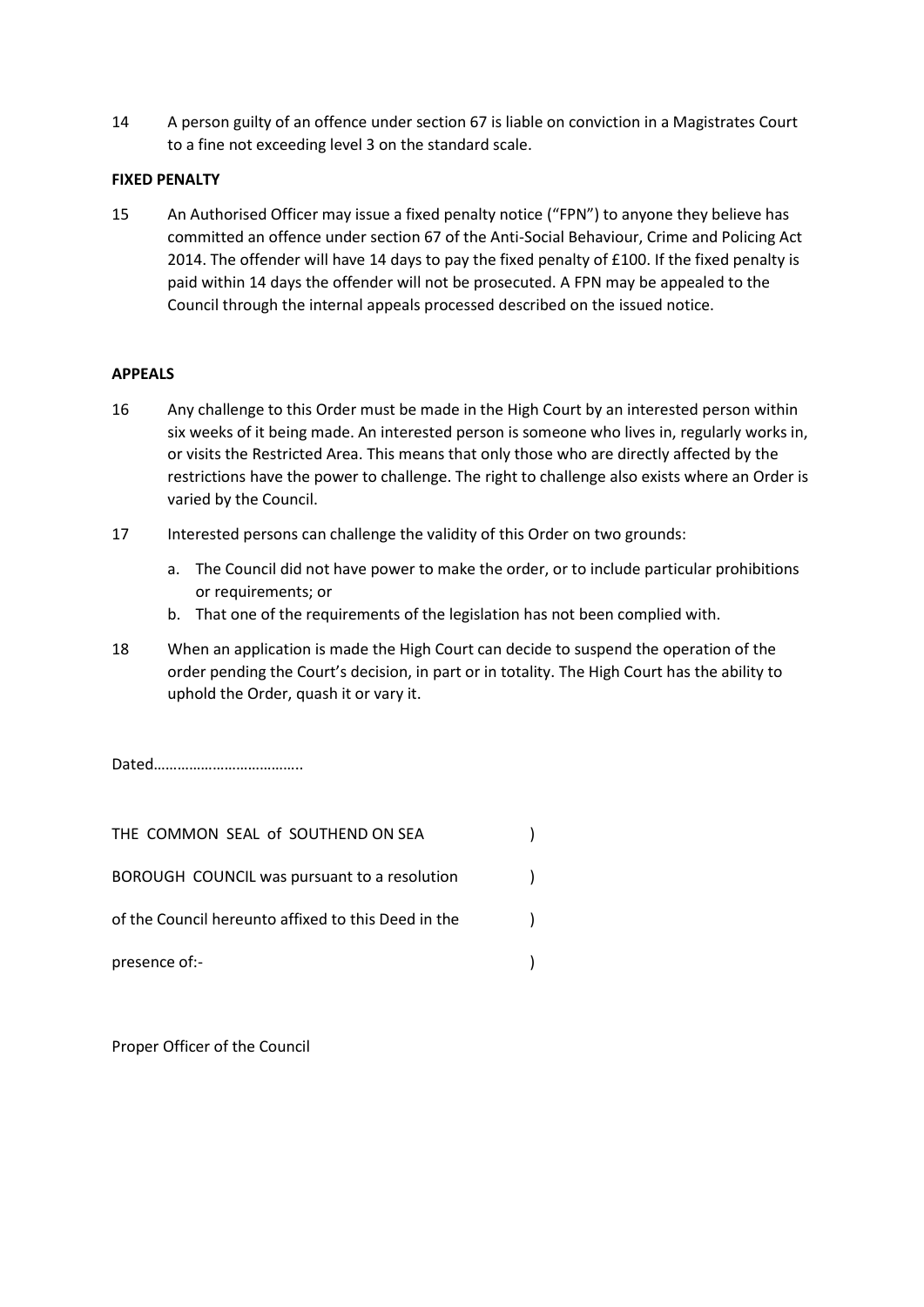# **SCHEDULE 1 - Restricted Area 1**

**1.** Any land in the administrative area of Southend-on-Sea Borough Council open to the air and to which the public are entitled to have access (with or without payment).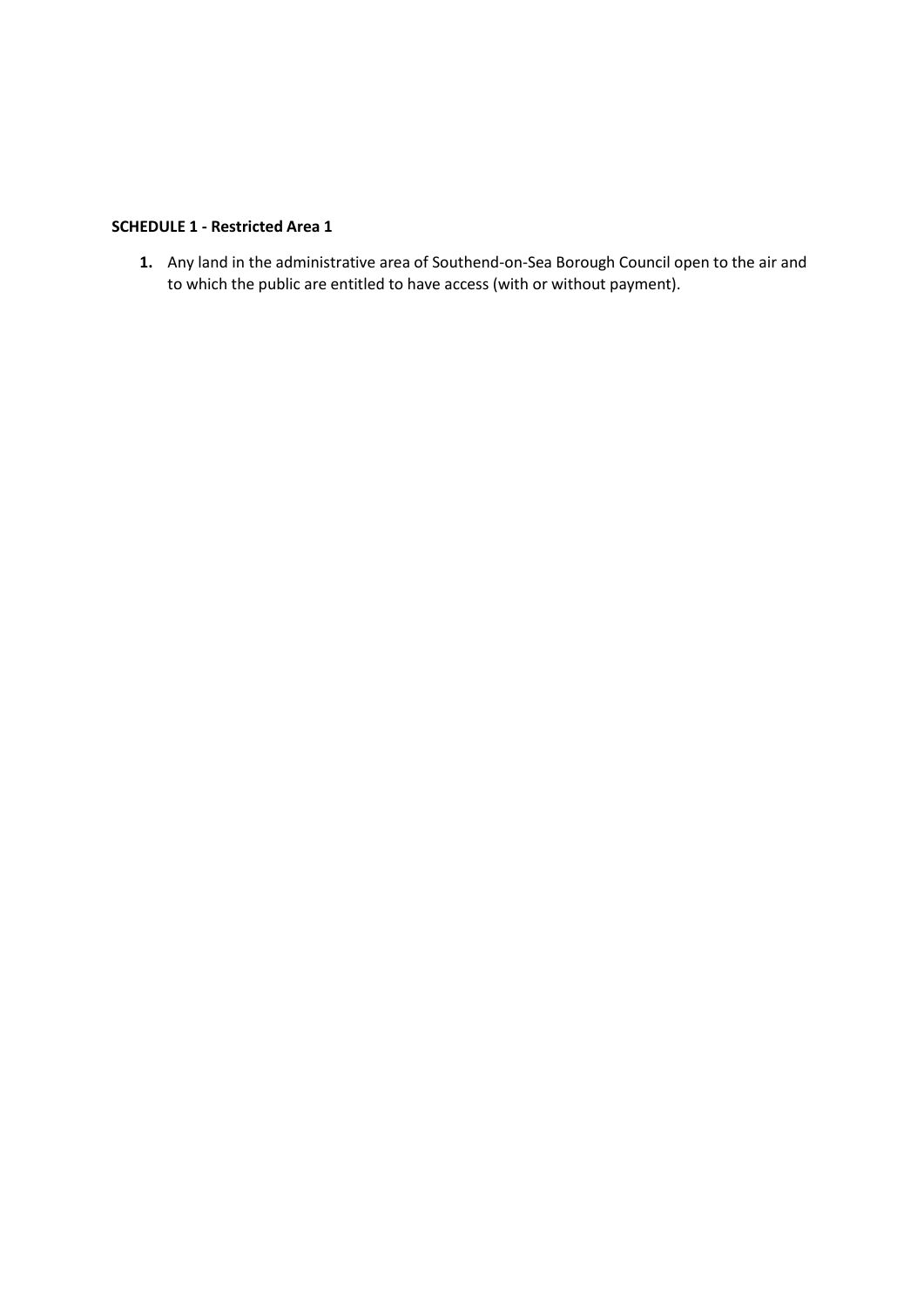## **SCHEDULE 2 - Restricted Area 2**

- 1. Every length of road including adjacent pavements and verges within the administrative area of Southend-on-Sea Borough Council.
- 2. All allotments.
- 3. All promenades.
- 4. Green areas along the beaches (during 1st May to 30 September only)
- 5. The following formal gardens: Chalkwell Park Formal Gardens Southchurch Park Formal Gardens Churchill Gardens Leigh Library Gardens Prittlewell Square Southchurch Hall Gardens The Shrubbery Priory Park Foundation area walled garden and Centenary garden
- 6. The following bowling greens:
	- Belfairs Park Bowling Greens Chalkwell Esplanade Bowling Greens Cavendish Bowling Green Eastwood Park Bowling Green Priory Bowling greens Southchurch Park Bowling Green Shoebury Park Bowling Green
- 7. The following cemeteries:
	- Sutton Road Cemetery North Road Burial Ground Leigh Cemetery, London Road Crematorium and memorial grounds
- 8. The following church yards:
	- St. Mary's Church Holy Trinity Church St. Clements Churchyard St. John's Churchyard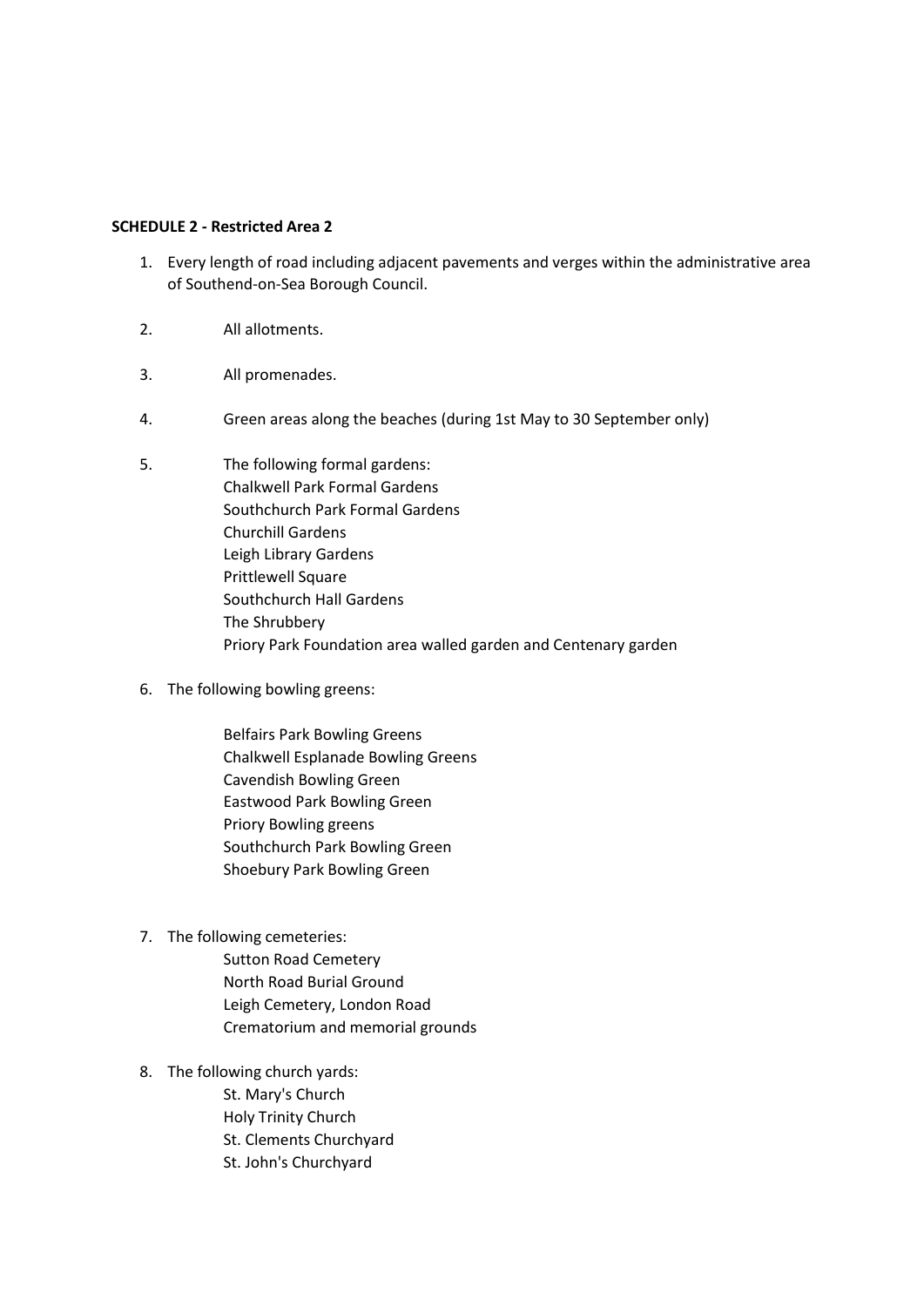9. All public Car Parks, excluding those within public parks

### **SCHEDULE 3 - Restricted Area 3**

### **Exclusion Zones – All Year**

1. **Children's Play Areas –** All separate children's play areas within public parks in the Borough of Southend-on-Sea and designated as such at any time during the period of this order, including beach play areas.

#### **2. Sports Areas**

Belfairs Park Tennis Courts Bonchurch Park Tennis Courts Chalkwell Park Tennis courts Cavendish Park Tennis and Basketball Courts Priory Park Tennis Courts Southchurch Park Tennis Courts Shoebury Park Tennis Courts Warner's Park – All-weather Pitch Milton Road Gardens Tennis Courts Cluny Square – 5 a side pitch

## **3. Exclusion Zones – Part Year (1st May to 30th September)**

All beaches in the Borough of Southend-on-Sea extending out to the mean low water mark, not including Two Tree Island and East Beach as depicted coloured……. on the plan at appendix 1.